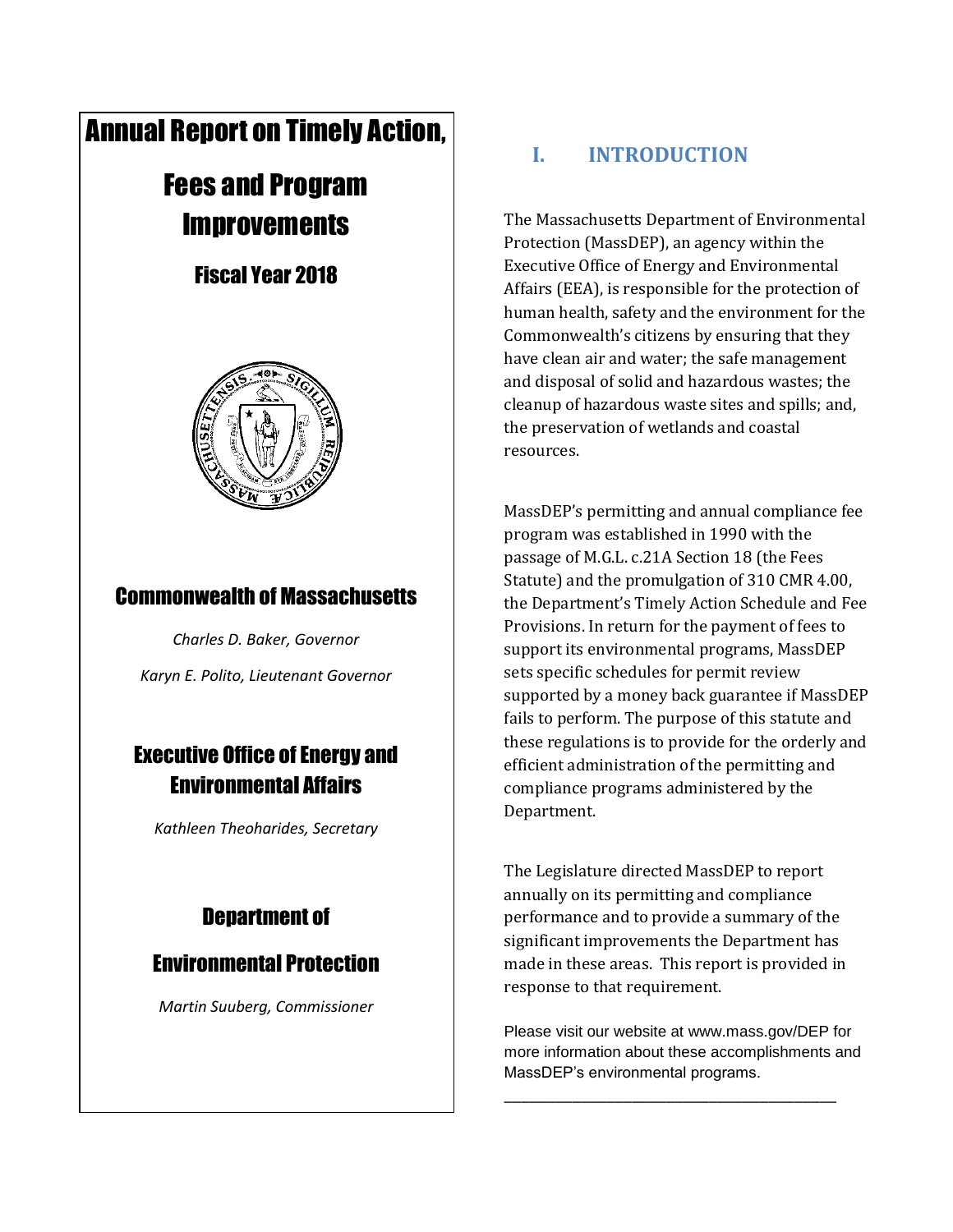### **II. HIGHLIGHTS OF MassDEP ACCOMPLISHMENTS: SFY2018**

# **Combating climate change by reducing emissions from the transportation sector.**

### **Volkswagen Settlement Mitigation Plan – Benefits for Massachusetts**

In 2018 MassDEP developed the implementation plan for using the \$75 million in settlement funds obtained for the commonwealth as part of the national settlement of the Volkswagen emissions case. With the assistance of the Office of the Attorney General, Massachusetts is a beneficiary of the settlement, and is the designated lead agency for administering the settlement funds. Between January and March, the agency held public meetings to obtain public input on how best to use the funds. Using the feedback from hundreds of public comments, MassDEP developed a Draft Mitigation Plan that was shared in July with another solicitation for comment on the Plan.

In December 2018 the Baker-Polito administration announced the release of the Commonwealth's final Mitigation Plan for the first phase of settlement fund spending. The Plan prioritizes spending to

- Reduce greenhouse gas (GHG) emissions to meet reduction targets;
- Promote electrification of the transportation network;
- Drive technological and policy progress in air pollution mitigation in the transportation network;
- Serve environmental justice populations; and
- Promote equitable geographic distribution of the mitigation funds across the state.

The Final Plan allocates \$23.5 million in the first phase of spending, including \$11 million for diesel bus replacements with new electric buses for regional transit authorities; \$5 million to supplement the network of electric vehicle charging station equipment in the commonwealth; and \$7.5 million to be made available for grant awards for projects that reduce emissions for diesel vehicles, non-road equipment and marine vessels. The total settlement for Massachusetts (\$75 million) must be used within 15 years.

# **Combating climate change with new targeted Greenhouse Gas regulations**

### **Global Warming Solutions Act Climate Regulations**

On August 11, 2017 MassDEP promulgated a suite of regulations under the Global Warming Solutions Act to further reduce GHG emissions and protect communities, residents and infrastructure from the effects of climate change. Meeting the August 2017 deadline established in Governor Baker's Executive Order 569, involved extensive stakeholder involvement that resulted in final rules designed to ensure that GHG limits for 2020 will be met. The rules covered multiple emission sectors: transportation,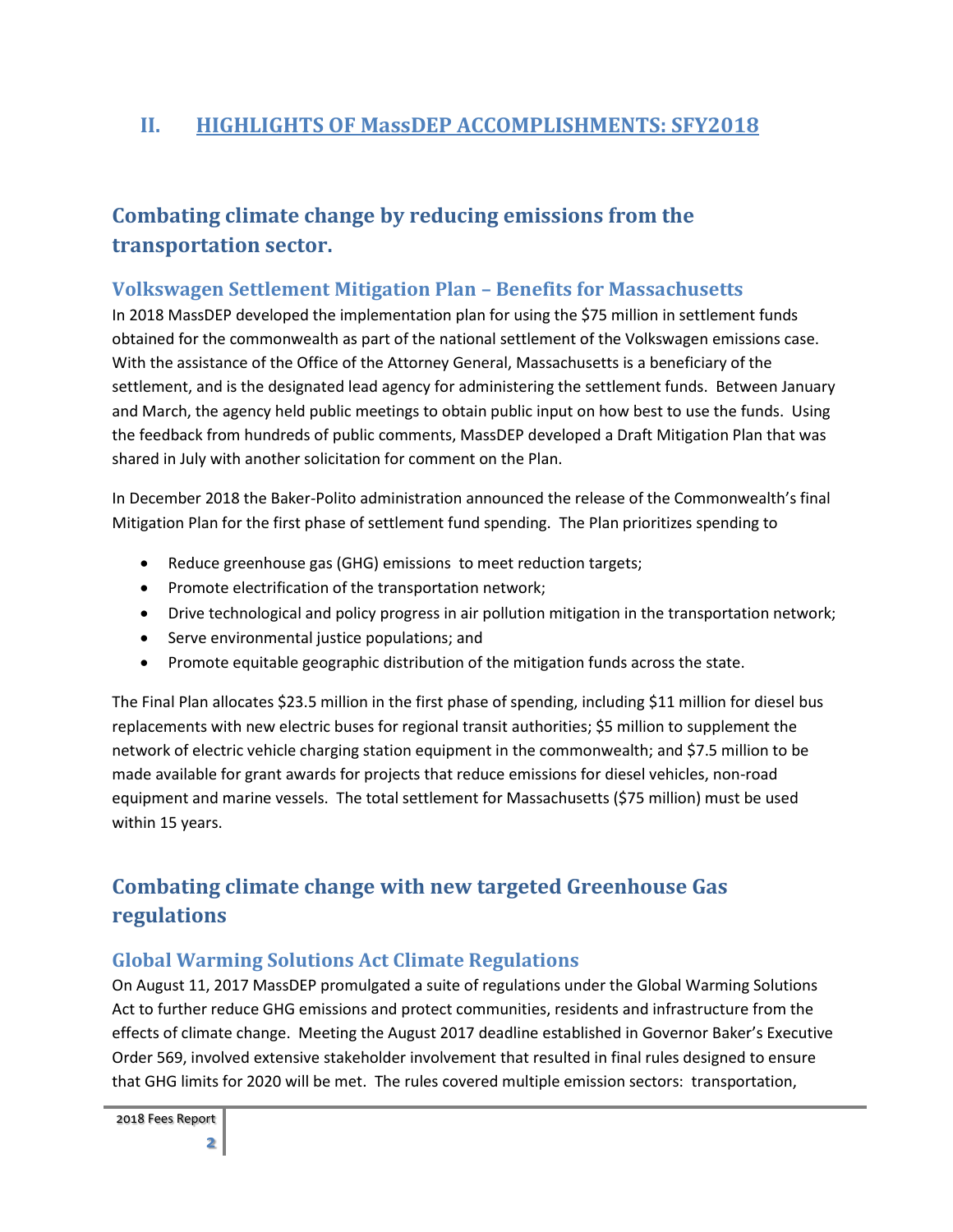electricity generation, methane gas distribution and electrical switchgear insulation. That 2020 goal is at least a 25% reduction of emissions from 1990 levels.

During the regulatory development process EOEEA and MassDEP recognized that additional stakeholder involvement would be helpful to inform design changes of the auction framework and allowance trading program. During 2017-18 the agency conducted stakeholder meetings and proposed revisions to the auction rules which were finalized in August 2018. The first in-state auction for emission allowances will be conducted in December 2018. Other targeted sectors will be evaluated for the 2018 compliance year.

### **Recycling Assistance and Solid Waste Master Plan**

### **Addressing a Changing Market**

Restrictions imposed by the Chinese Government in 2018 on the importation of recyclable commodities have had dramatic effects on recycling here in Massachusetts and around the world. Tighter end-market specifications for recovered paper and plastics have resulted in rising processing costs and lower revenue, particularly for paper. Many municipalities are feeling the impact of this and other regional market disruptions, such as the closure in March 2018 of a large glass recycling plant in Milford, MA. The Department is having ongoing conversations with recycling processors, haulers and municipalities to fully understand the challenges faced in collecting, processing and marketing recyclable materials, and have taken a number of steps in an attempt to lessen the impact of these events. Examples include offering flexibility for processors to store finished materials, allowing municipalities to store unprocessed glass, and authorizing the use of Recycling Dividend Program payments to offset increases in recycling costs. In limited circumstances, when outlets for collected recyclables are unavailable, waste ban waivers to haulers and municipalities to facilitate continued operations have been granted.

### **Recycling IQ Kit -**



Contamination of the recycling stream is a growing problem. The **Recycling IQ Kit** was developed to provide cities and towns with steps, tools and resources to help **I**mprove the **Q**uality (IQ) of local recycling programs. The customized program was designed by MassDEP to educate residents to reduce contamination in the recycling stream and support municipal recycling operations. The Kit includes: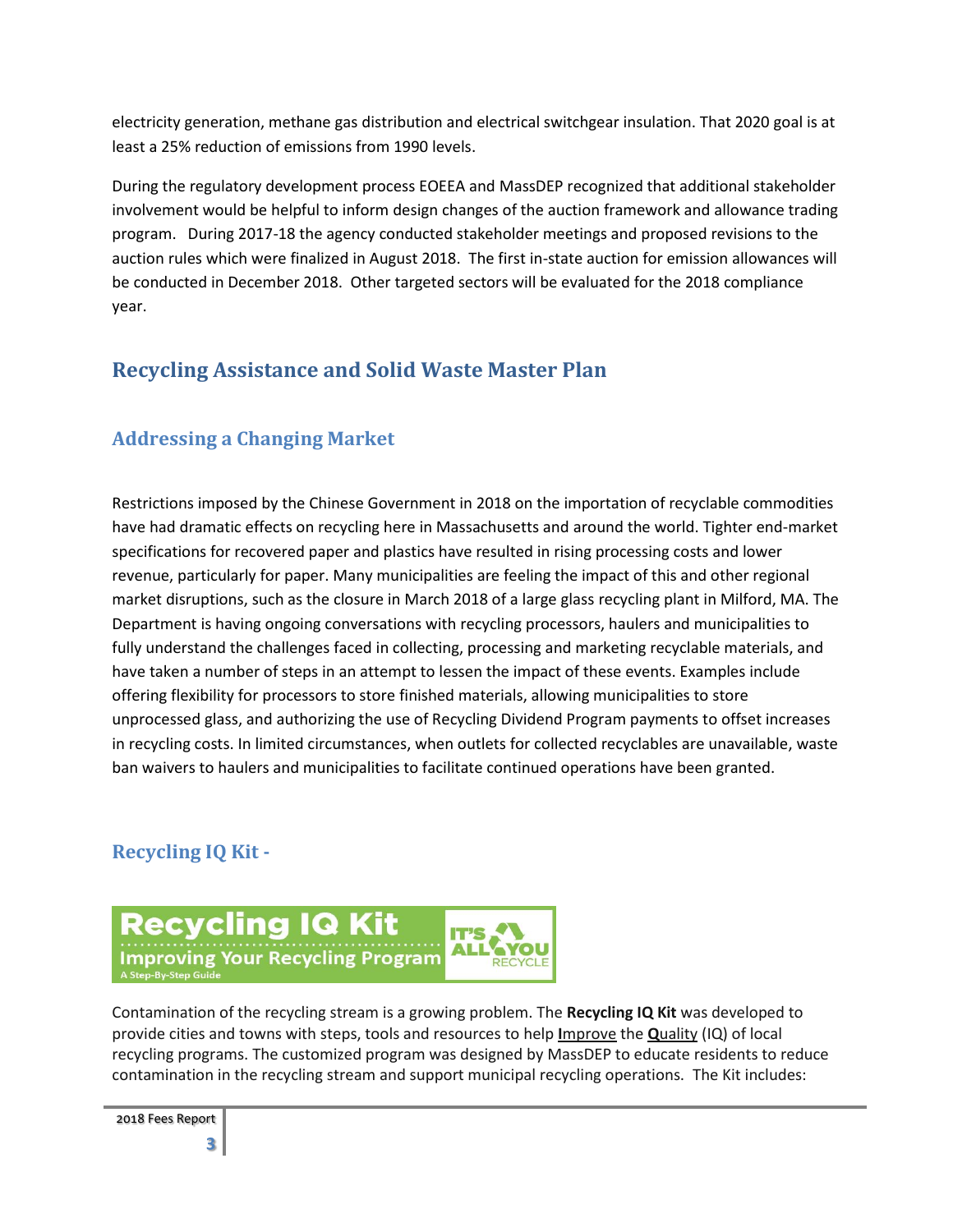- Guidance for engaging with your materials recycling facility (MRF) and hauler,
- Instructions and tools for targeting messages,
- Tools for tracking and reporting results,
- Customizable artwork for education and outreach, and
- Resources for direct feedback at curbside or drop-off.

The **Recycling IQ Kit** is open source and available for any city or town to use at any time. Funding and technical assistance to help best implement the **Recycling IQ Kit** tools are available from MassDEP. Technical assistance and grants up to \$40,000 to hire staff and produce outreach materials are available. To date, 19 communities have implemented the **Recycling IQ Kit** with over \$500,000 in support from MassDEP. For more information see the MassDEP website: [https://www.mass.gov/how-to/get-the](https://www.mass.gov/how-to/get-the-massdep-recycling-iq-kit)[massdep-recycling-iq-kit](https://www.mass.gov/how-to/get-the-massdep-recycling-iq-kit)



### **RecycleSmart Education Initiative**

MassDEP announced a statewide recycling education initiative in 2018 to reduce contamination in recycling by asking residents to "do their part and recycle smart."

The cornerstone of this initiative is our new website called [RecycleSmartMA.org](https://recyclesmartma.org/) that features the "[Smart Recycling Guide](https://recyclesmartma.org/smart-recycling-guide/)." The Guide identifies the four categories of materials that every materials recovery facility (MRF) across the state accepts:

- Mixed paper and cardboard
- Metal food and beverage cans
- Glass bottles and jars
- Plastic bottles, jars, jugs, and tubs

The guide also identifies the top five contaminants that MRFs do not want in recycling loads and explains that these materials should be managed in other ways. The top five contaminants are:

- Bagged recyclables and bagged garbage
- Loose plastic bags/plastic wrap
- Food and liquids
- Clothing or linens
- "Tanglers" hoses, wires, chains, strings of lights, etc.

The website includes the "[Recyclopedia](https://recyclesmartma.org/results-materials/)" search tool, where residents can search for hundreds of items (from paper bags to pizza boxes) to find out how to properly manage them. There is also a video showing the recycling sorting process inside a MRF and answers to frequently asked questions about why and how to recycle smart. Over 160 partner organizations (including 150 municipalities) are helping to spread the word about how to Recycle Smart.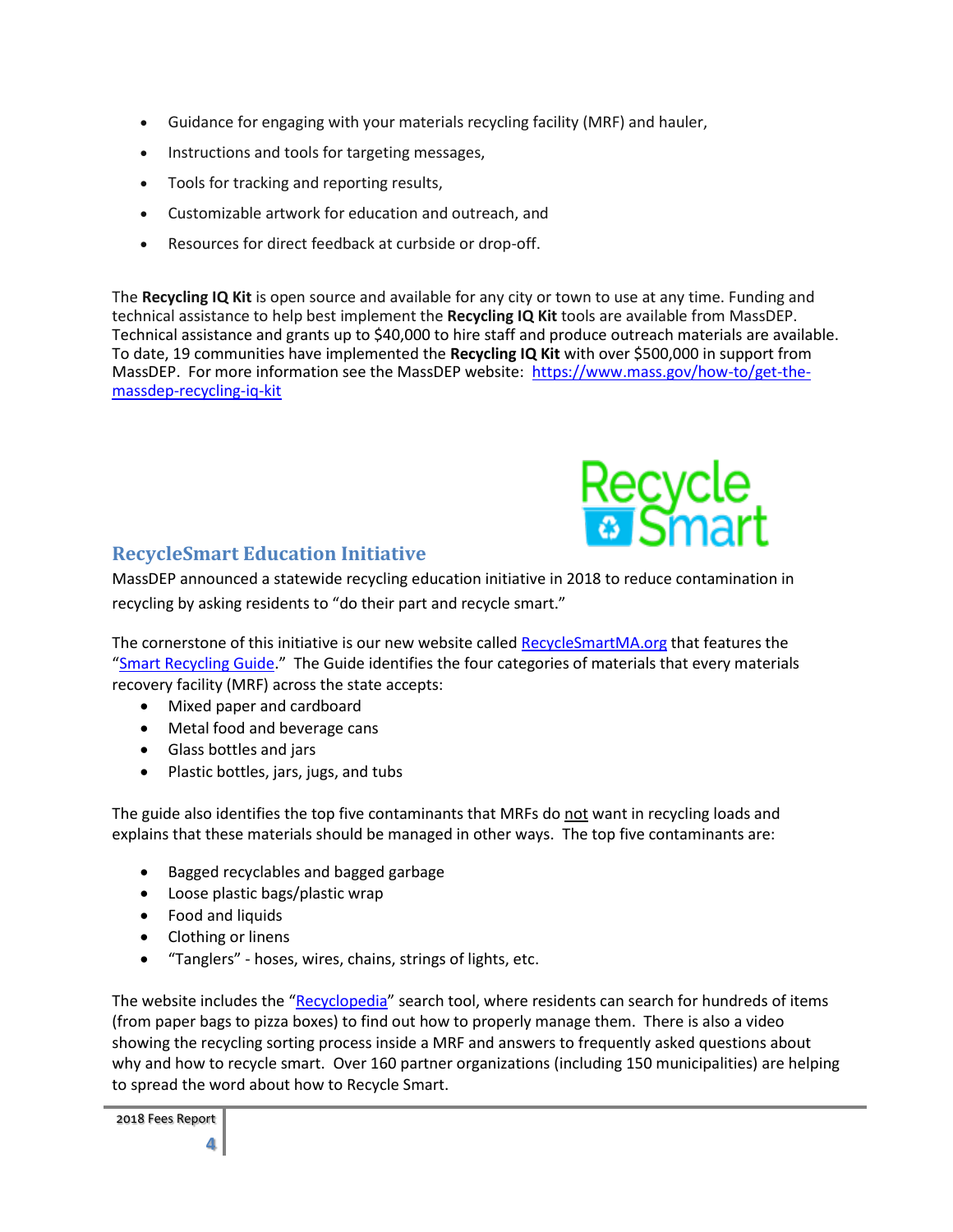### **Solid Waste Master Plan**

Massachusetts General Laws **[Chapter 16, Section 21](https://malegislature.gov/Laws/GeneralLaws/PartI/TitleII/Chapter16/Section21)**, requires the MassDEP to develop and maintain a comprehensive statewide master plan for solid waste management, which the agency updates on a tenyear planning cycle. The current Solid Waste Master Plan covers the years 2010 – 2020, and presents a "pathway to zero waste" and a shift in mindset to thinking of "waste" as materials or a resource to be reused. The plan highlights diverting waste from disposal as:

- An *environmental opportunity* that will help Massachusetts reduce greenhouse gas emissions, conserve natural resources, and supplement energy conservation;
- An *economic development opportunity* that can spur the expansion of businesses and jobs in the Commonwealth, using materials diverted from waste to make new products and to compete in the global marketplace; and
- An *opportunity to reduce disposal costs* for waste generators and municipalities.

MassDEP is in the process of developing a new Master Plan to guide solid waste management through the coming decade, from 2020 to 2030. The agency will engage in extensive stakeholder discussions to support and inform this process. MassDEP's **[Solid Waste Advisory Committee,](https://www.mass.gov/service-details/solid-waste-advisory-committee-massdep)** an established stakeholder group and its subcommittees will play a central role in support of the agency's master plan development work. More information about the Committee, including meeting notices and materials can be found here. **[Solid Waste Advisory Committee.](https://www.mass.gov/service-details/solid-waste-advisory-committee-massdep)** MassDEP expects to complete a Draft Plan that will be issued for public comment in Fall of 2019 and then publish a Final Plan by the end of 2020. Questions or comments on the development of the Master Plan can be sent to: [dep.swmp@mass.gov.](mailto:dep.swmp@mass.gov)

### **The Environmental Information and Public Access System (EIPAS) Grows**

MassDEP, in coordination with EEA, continues to implement EIPAS a transformational environmental data and public information access system. The first phase of EIPAS focuses on implementing epermitting and the public portals. Massachusetts has implemented greater than 90 permits for three environmental agencies: MassDEP, the Department of Agricultural Resources, and Department of Conservation and Recreation. MassDEP permit types include: Air Quality, Hazardous Waste, Solid Waste, Toxic Use Reduction Planner and Cross Connection permits, licenses and notifications.

EIPAS has also released two public-facing online portals. The EEA ePlace Public Access Portal enables citizens to access information about pending permit applications and final decisions, as well as to submit and view public comments pertaining to permit applications. A second portal enables data searching for up to 20 years of MassDEP's permit, inspection, facility and enforcement data, providing both data query and analytical dashboard capabilities.

For more information on the ePlace Public Access portal, visit [https://eeaonline.eea.state.ma.us/EEA/PublicApp/,](https://eeaonline.eea.state.ma.us/EEA/PublicApp/) For more information on the Data portal, visit [here.](http://eeaonline.eea.state.ma.us/portal)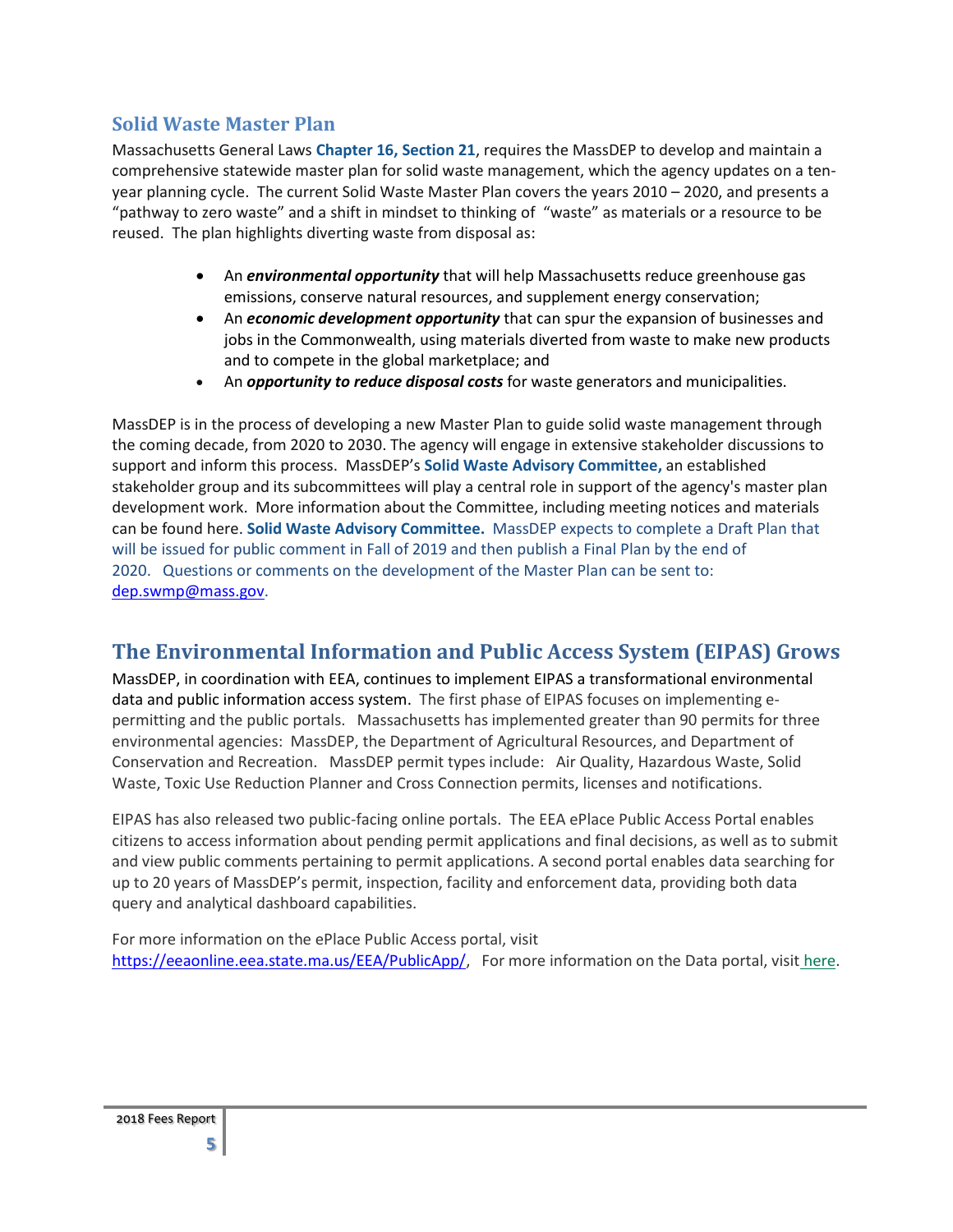### **Improving Cape Cod Water Quality**

Since 2013 when MassDEP directed the Cape Cod Commission to update the regional water quality plan, the importance and urgency of action to improve water quality in the area has grown. The updated plan released in 2015 (known as the "Section 208 Plan" because of its connection to that section of the federal Clean Water Act) encouraged Cape Cod communities to work together to plan on a watershed basis, share treatment systems, and evaluate and support innovative and natural solutions in order to achieve effective nitrogen reductions at reduced cost.

Local communities have been taking steps to find a variety of thoughtful and efficient solutions. Working across municipal boundaries can more effectively tackle pollution sources and provide more cost effective treatment solutions. Progress over the year has included:

- An expansion of Falmouth's wastewater systems to priority watersheds and at the same time piloting alternative treatment systems;
- Chatham and Harwich working together to expand the wastewater collection system and address shared water quality challenges;
- Development of an inter-municipal agreement among Mashpee, Sandwich and Barnstable that commits them to joint work and outlines nitrogen reduction responsibilities;
- Agreement on nitrogen reduction responsibilities by Brewster, Chatham, Orleans and Harwich for the Pleasant Bay watershed, and issuance by MassDEP of the first watershed based permit that credits alternative management systems for nitrogen reduction to the four communities.

Partnerships to support nitrogen removal planning, new regulatory approaches, watershed based planning, and piloting natural and alternative options for efficient water quality improvements are all important steps to creating cost effective solutions to nitrogen impacts on water quality. Future generations will benefit from the important work done at this critical time.

# **Water Quality Partnerships for Sound Science, Monitoring and Assessment**

### **New investment in U.S. Geological Survey Monitoring Stations in the Connecticut River Watershed.**

In the fall of 2017, MassDEP funded the installation of a flow-monitoring station on the Connecticut River near the northern border of Massachusetts in Northfield. MassDEP also partnered with USGS and the Springfield Water and Sewer Commission to fund continued flow monitoring at this site and the expansion of its water quality data collection program. In addition, USGS has increased nutrient sampling frequency on the Connecticut River at the Thompsonville, CT station. In 2018 MassDEP invested in the installation of 4 more stations that will collect nutrient loading information associated with the Millers, Deerfield, and Westfield and Chicopee sub-watersheds. The combination of loading information in the streams and the loads associated with the wastewater treatment plants will enable the non-point source contributions to be estimated. In combination these investments total nearly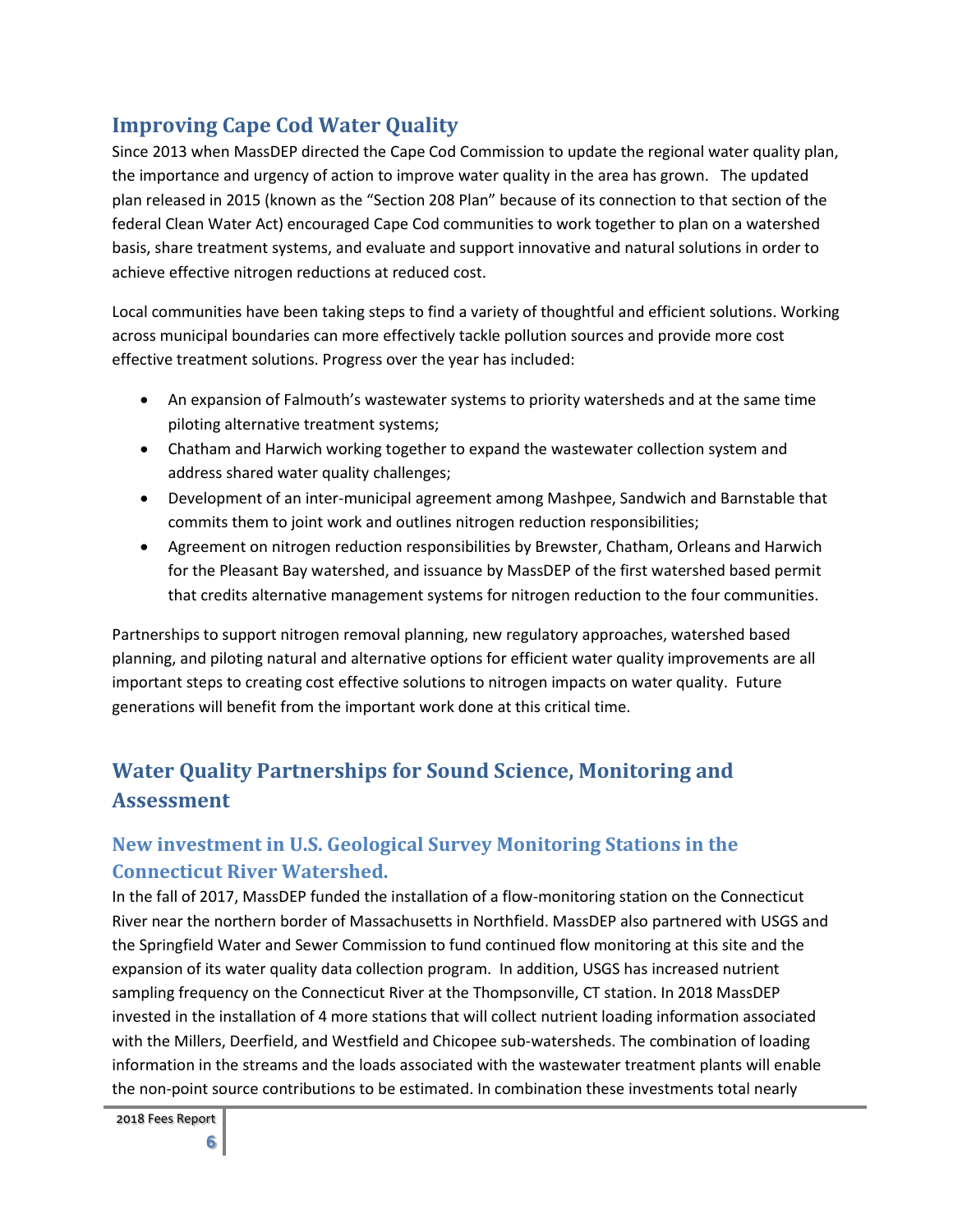\$400,000 over in 2018. This network will provide a framework for the development of watershed monitoring plans that will inform future water quality management decision-making in Massachusetts and regionally for the Long Island Sound Drainage Area.

#### **Watershed Group Water Quality Monitoring Grant Program**

On Nov. 13, 2018 the Baker-Polito Administration announced the allocation of funding to a new grant program at Massachusetts Department of Environmental Protection (MassDEP). The grant will provide up to \$200,000 in funding to watershed monitoring groups across the Commonwealth for testing rivers, lakes and ponds, and coastal resources for bacteria and other contaminants. The new Watershed Group Monitoring Grant program is being offered by the MassDEP to support watershed groups with baseline monitoring program activities and to help those groups build sampling knowledge and capacity. Watersheds across the Commonwealth must be assessed every two years. However, many water bodies are not assessed for one or more uses – such as primary or secondary recreation or aquatic life – in any given assessment cycle, and many small or unnamed streams and ponds have never been monitored or assessed. Also, new updated information is needed for many water bodies that have been assessed in the past to determine their current condition. The grant opportunity will be made available on a competitive basis. MassDEP anticipates that projects supported by new grant program will increase the availability of bacteria sampling data used to determine the condition of surface waters within the state. The grant solicitation for proposals will be posted in early 2019 and awarded soon after.

### **Protecting Drinking Water**

### **Massachusetts' Assistance Program for Lead in School Drinking Water**

In April 2016, Governor Charlie Baker and State Treasurer Deb Goldberg launched a cooperative program to help Massachusetts public schools voluntarily test for lead and copper in drinking water. As part of this program, MassDEP, University of Massachusetts-Amherst, and the Massachusetts Water Resources Authority provide technical assistance to public schools and childcare facilities to establish a lead and copper in drinking water program. Technical assistance involves helping public schools and childcare facilities to establish a facility based program, provide lab analysis of samples taken at taps and water fountains used for drinking and cooking, and assist with the identification of fixtures with lead and copper concentrations over Massachusetts' lead and copper Action Levels and possible remedial actions. From the launch of the Program in April 2016 through September 2018, water sampling has been completed in 980 school buildings in 188 communities. Almost 38,825 fixtures resulting in over 67,000 individual water samples were taken at school facilities across the Commonwealth. Approximately 68 percent of these school buildings reported one or more exceedance of the lead Action Level of 15 ppb.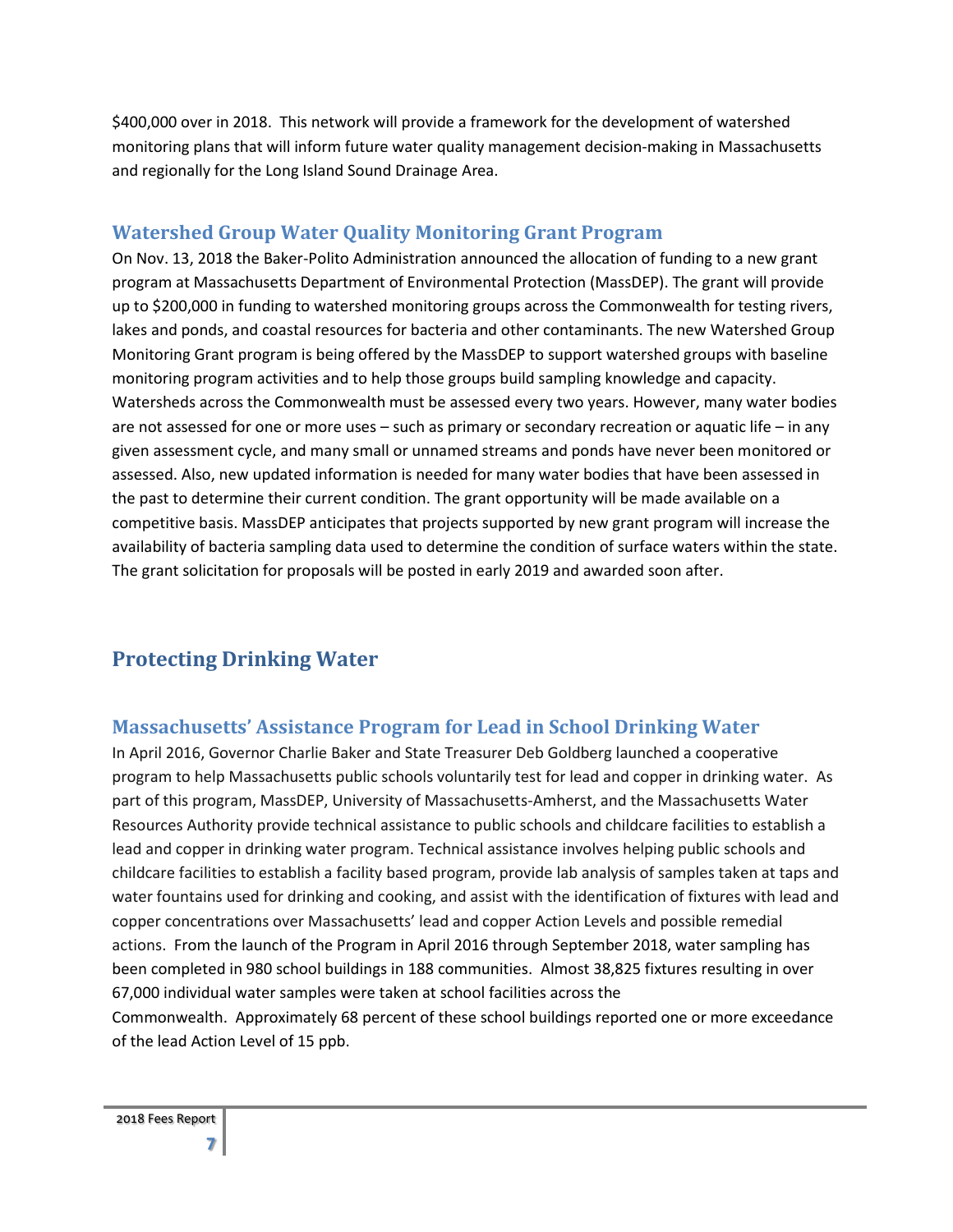After schools receive their sampling results, they are encouraged to shut off all fixtures with Action Level exceedances, and to communicate the results and short-term action plans to parents and staff. Schools communicate this information through emails, automated informational calls, letters, website postings, printed postings in schools, newspaper articles, and public meetings. Actions taken to address elevated copper or lead levels include removing and replacing fixtures, using signage to indicate fixtures that are not intended to be used for drinking water, and implementing water line flushing programs.

### **MassDEP takes action on PFAS**

Per- and polyfluoroalkyl substances (PFAS) are a group of man-made chemicals that includes PFOA, PFOS, GenX, and many other chemicals. PFAS are found in a wide range of consumer products that people use daily such as cookware, pizza boxes and stain and water repellants. Most people have been exposed to PFAS. Certain PFAS can accumulate and stay in the human body for long periods of time. There is evidence that exposure to PFAS can lead to adverse health outcomes in humans.

There are no enforceable federal or Massachusetts state standards for these substances in public drinking water. However, in June 2018, MassDEP issued a public health guideline to address five PFAS chemicals. These include PFOA, PFOS, perfluorononanoic acid (PFNA), perfluorohexanesulfonic acid (PFHxS) and perfluoroheptanoic acid (PFHpA). This type of guideline, known as an Office of Research and Standards Guideline (ORSG), provides recommended contaminant levels in drinking water and is set to be protective against adverse health effects for all people consuming the water for a lifetime. MassDEP recommends that this ORSG also apply to shorter-term exposures of weeks to months during pregnancy and breast-feeding.

Based on this ORSG, MassDEP recommends that: 1) consumers in sensitive subgroups (pregnant women, nursing mothers and infants) not consume water when the level of the five PFAS substances, individually or in combination, is above 0.070 micrograms per liter (μg/L) or 70 parts per trillion (ppt); and, 2) public water suppliers take steps expeditiously to lower levels of the five PFAS, individually or in combination, to below 70 ppt for all consumers. In May 2016, the United States Environmental Protection Agency (EPA) issued a lifetime Health Advisory (HA) of 0.070 μg/L (70 ppt) for any combination of PFOA and PFOS. The June 2018 MassDEP ORSG and associated recommendations were developed out of an abundance of caution because the five PFAS compounds included in the ORSG share very similar chemical structures and the available data indicates they most likely exhibit similar toxicities.

In June 2018, MassDEP's Bureau of Waste Site Cleanup issued guidance regarding when and how to sample and analyze for PFAS) at disposal sites regulated under the Massachusetts Contingency Plan (MCP). MassDEP recommends a specific list of target PFAS analytes and discusses appropriate quantitative and qualitative risk characterization approaches.

More information on MassDEP's PFAS work can be found here: [https://www.mass.gov/info-details/per](https://www.mass.gov/info-details/per-and-polyfluoroalkyl-substances-pfas)[and-polyfluoroalkyl-substances-pfas](https://www.mass.gov/info-details/per-and-polyfluoroalkyl-substances-pfas)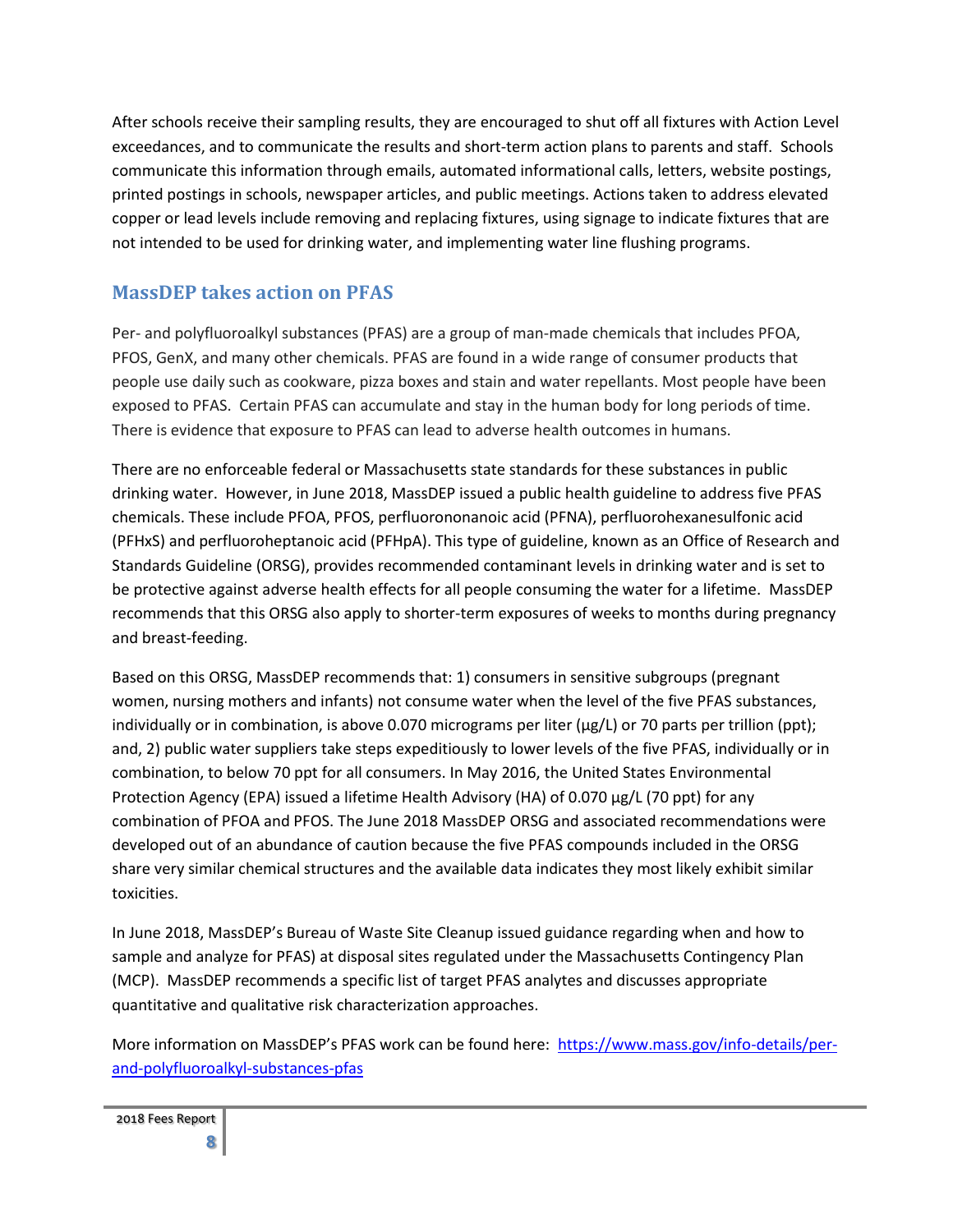### **Regional Urban Compliance Initiatives**

All of MassDEP regional offices continued to support "Urban Compliance Initiatives" to bring focused attention on improving the quality of life in an urban area identified as an Environmental Justice (EJ) area.

**Taunton.** MassDEP's Southeast Regional office worked with the city on comprehensive initiatives that included: a focused outreach effort at gas stations whereby MassDEP Emergency Response staff and Fire Department staff inspected the stations and provided educational materials aimed at reducing the likelihood of fuel spills; the promotion of brownfields redevelopment through MassDEP's brownfields mapping and coordination with the city and its Redevelopment Authority; and the reduction of flow causing a burden on the city's wastewater treatment plant through collaboration with the city, the Department of Mental Health and the Department of Capital Asset Management. MassDEP also coordinated an effort with the Taunton Board of Health and the Taunton Area Chamber of Commerce to identify food rescue and recovery opportunities that aim at the reduction of food waste by inviting the RecycleWorks in MA organization into the city to raise awareness and provide technical assistance to local businesses.

**South Framingham.** MassDEP's Northeast Regional Office is focused on ensuring the assessment and cleanup of three large, historic waste sites in South Framingham: the closed General Chemical facility on Leland Street; Mary Dennison Park on Beaver Street; and the former Commonwealth Gas manufactured gas plant site at 350 Irving St. They all have a long history of oil and hazardous material use and on-site sources of soil, groundwater, and/or sediment contamination. Moreover, they contribute to contamination found in local waterways: Beaver Dam Brook and Course Brook. Knowing that environmentally distressed areas are less attractive to economic redevelopment, MassDEP is providing assessment and cleanup assistance at these sites to improve their ecological health, support improvements in public health, and in turn improve the economic health of the area.

**Chicopee.** MassDEP's Western Regional office cataloged and conducted site visits, took photographs, and reviewed MassDEP records and databases of 98 properties identified by the City of Chicopee as potential brownfield sites and parcels of concern. MassDEP identified 56 of those properties as potential brownfield sites in order to prioritize them and target them for redevelopment. Staff also conducted compliance inspections at 29 registered facilities and initial inspections at 22 unregistered facilities; 19 Notices of Non-compliance were issued and follow-up conducted to ensure progress towards compliance. Bacteria Source Tracking was also conducted at seven outfalls confirming the presence of levels of bacteria from three outfalls identified in the city's Combined Sewer Overflow project that will require follow-up work. Of the 19 facilities that received a Notice of Non-compliance, all but two have returned to compliance. MassDEP is currently following up on the regulated and unregistered facilities in the study area.

**Worcester.** MassDEP's Central Regional Office chose Worcester's District 4 for its Urban Initiative since approximately 71% of Worcester's Population lives in an EJ Community and the majority of District 4 meets all 3 criteria that can define an EJ Community; Minority, Income and English Isolation. The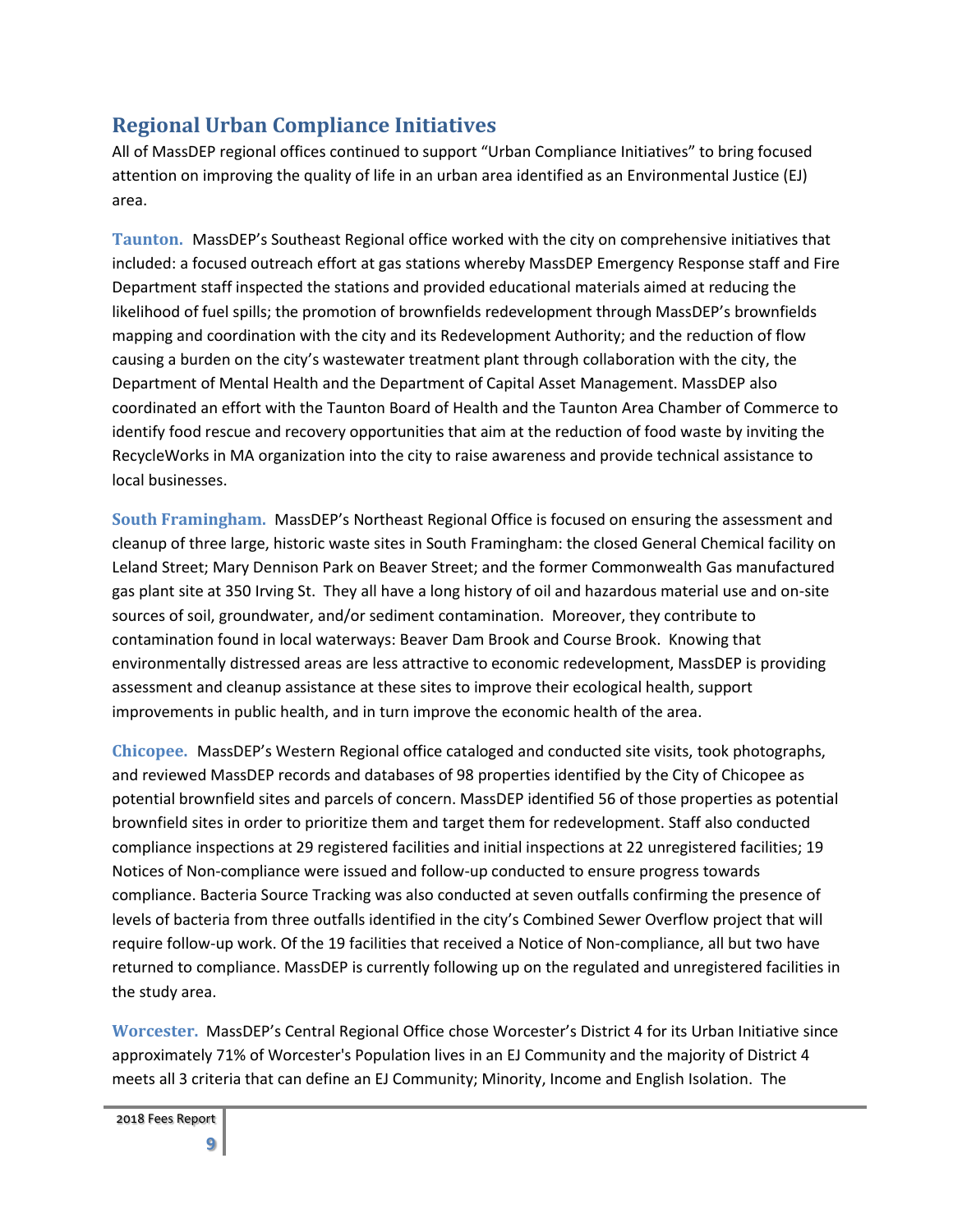following concerns were incorporated in the urban initiative; asbestos abatement activities, illegal dumping, inspection of auto body & auto repair shops, and development of an online interactive mapping application to assist with the reuse of underutilized properties.

- *Asbestos.* Following up on 18 sites where asbestos notifications had been filed within District 4, CERO inspected the sites and provided direct oversight of asbestos removal at one location resulting in greater public awareness of asbestos risks and requirements for abatement.
- *Illegal Dumping.* The City of Worcester identified 10 locations as potential locations of illegal dumping. MassDEP worked in conjunction with the Worcester Department of Public Works to perform inspections of 9 of these locations and to set up surveillance in 1 location. These activities were effective in the reduction of illegal dumping.
- *Auto Body Repair Shops.* There are roughly 200 auto body and auto repair shops in Worcester's District 4. Since municipalities frequently report odor and noise complaints from these operations, CERO decided to provide technical assistance to these facilities to benefit the neighborhood and the auto body shops. CERO conducted 91 joint inspections with the Worcester Fire Department resulting in the identification and correction of the issues such as: improper management of hazardous waste; missing or incorrect hazardous waste "Generator Status Notification" forms; and air pollution control device best management practices (BMPs) for operations. The Fire Department also identified fire safety violations and collected unpaid fees. In addition, MassDEP was able to collaborate with the state Office of Technical Assistance, utilizing space at Clark University, to provide training to shops located in Worcester District 4 on the Massachusetts Clean Auto Repair (MassCAR) program which provides guidance on compliance and BMPs. This training event was well received by the attendees.
- *Mapping Potential Brownfield Sites.* Lastly, CERO undertook a project to develop an online interactive mapping application to assist with the identification, redevelopment and reuse of underutilized properties, typically brownfields, within Worcester District 4. In addition to cooperating with the City, CERO partnered with Clark University and graduate student interns working with MassDEP staff to automate the development of an information warehouse to support the mapping application and make it available on MassDEP's website. Information from MassDEP's Geographic Information System unit and MassDEP's 21E database were integrated with parcel information to create site fact sheets. MassDEP has decided to expand this application to cover the entire Central Region with the potential to implement it statewide.

# **Additional Regional Highlights**

### **Central Region**

**Webster.** Following a tornado that destroyed multiple commercial properties in the downtown area on August 4, MassDEP responded to a report of a release of mineral oil to the French River by deploying absorbent booms in the river until a contractor for National Grid responded to the scene. MassDEP also assisted the town in arranging for the removal of asbestos-containing building debris in the rubble of two demolished buildings on an expedited schedule, waiving usual notice requirements.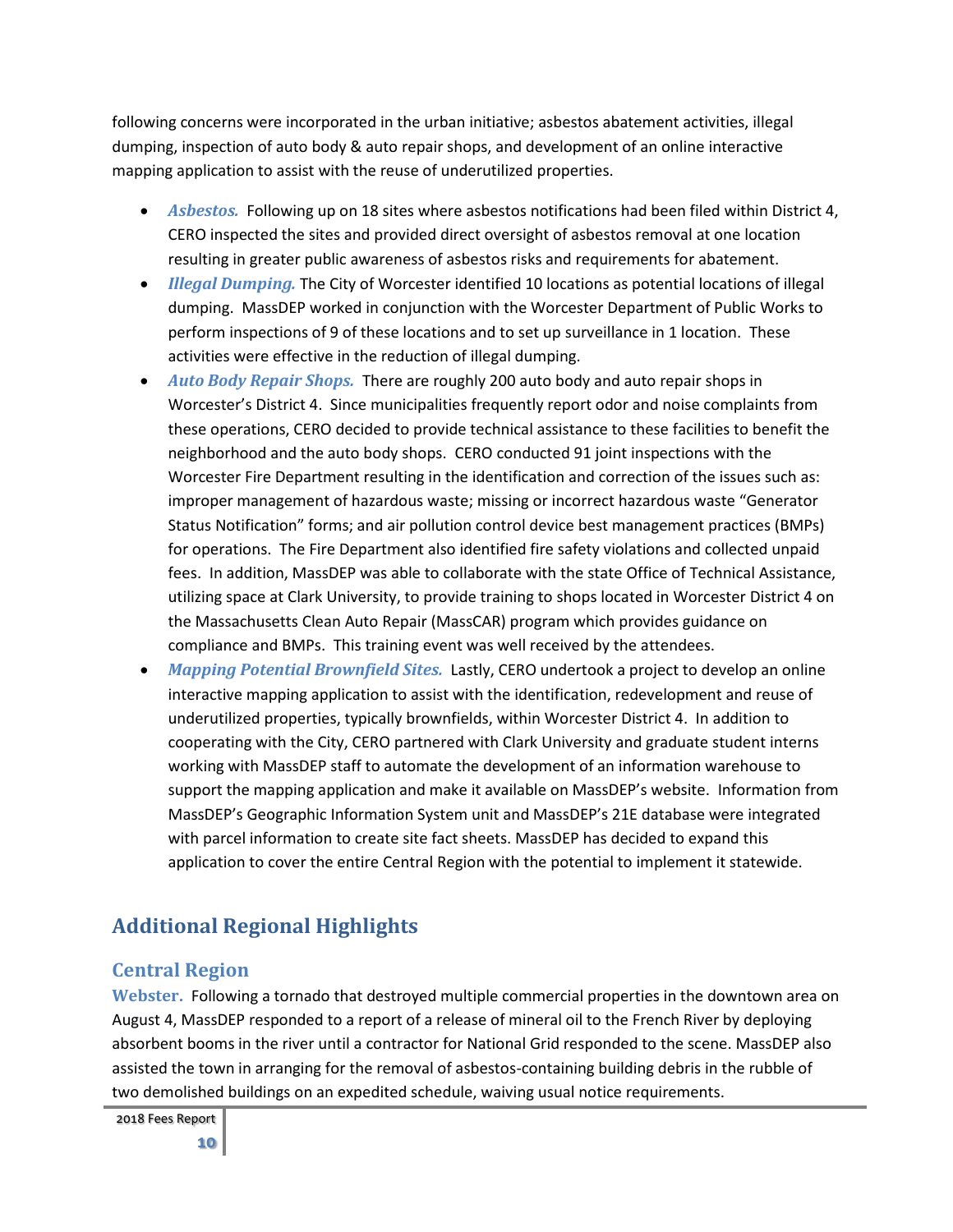### **Southeast Region**

**Plymouth.** MassDEP was a party to the final consent judgement entered in court against two related wastewater companies for their failure to properly maintain the town's sewer system that resulted in discharges of more than 10 million gallons of raw, untreated sewage to local woodlands. The companies also previously discharged hundreds of thousands of gallons of untreated wastewater into Plymouth Harbor. Veolia Water North America Northeast and Veolia Water North America Operating Services were penalized a total of \$1.6 million, which is believed to be the largest settlement ever paid for violations of the Massachusetts Clean Waters Act.

### **Northeast Region**

**Chelsea.** Prior to redevelopment of the former Chelsea Clock site, remediation of soil contaminated with radium and chlorinated solvents was required. Of particular concern was the potential for fugitive vapors of chlorinated hydrocarbons, in particular trichloroethylene (TCE), to migrate into the HVAC intakes of the Chelsea High School located directly across the street. MassDEP provided direct oversight, technical support and compliance assistance to the developer and the City of Chelsea throughout the remediation process, including field monitoring and analysis. At MassDEP's recommendation, an innovative continuous indoor air monitoring system was employed inside the high school to ensure the safety of the students and staff by immediately detecting indoor air impacts and addressing subsequent mitigation.

### **Western Region**

**North Adams.** The former Greylock Mill Brownfields site had been a historic base of manufacturing in North Adams since the late 1800s, which left behind significant contamination and aged/derelict infrastructure. MassDEP has been working closely with the Greylock Works Redevelopment principals as they have achieved significant advancements for this ten-year \$10 million project that is expected to generate annual revenue exceeding \$5 million and create in excess of 100 new jobs. The historic "Weave Shed" portion has since been redeveloped and is the site of community events, market festivals and craft food demonstrations.

### **Permitting Solar Arrays on Closed Landfills**

Over 100 Post-Closure Use Permits have been issued by MassDEP for solar photovoltaic power generating facilities at capped and closed landfills. Massachusetts now has over 159 megawatts (MW)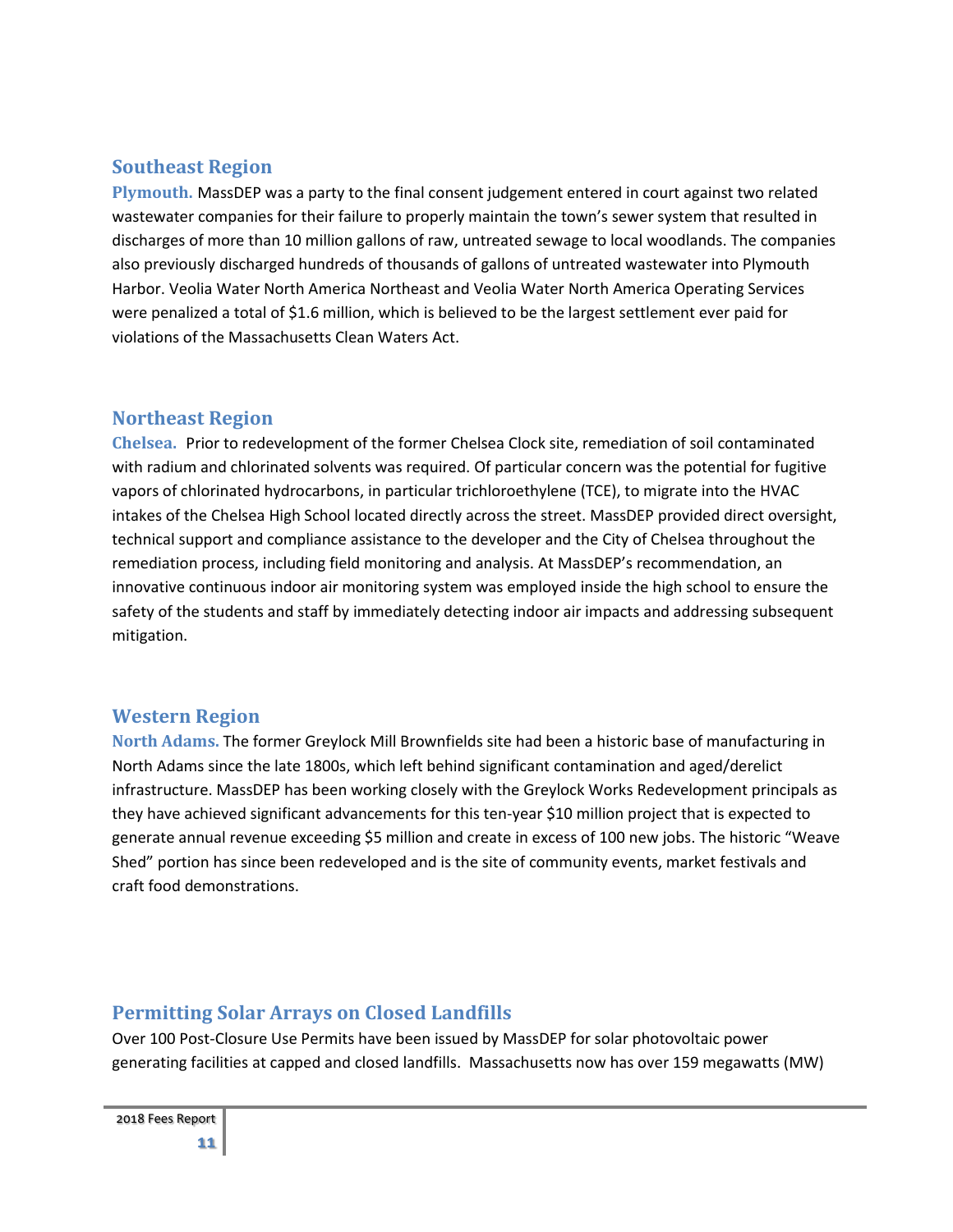of capacity in solar power generation from closed landfill operations operating, with more permitted solar facilities under construction. The following landfill solar projects were permitted in 2018.

| Amesbury                        | <b>Titcomb Pit Landfill</b> | 4.6 MW    |
|---------------------------------|-----------------------------|-----------|
| Beverly                         | Brimbal Avenue Landfill     | 4.9 MW    |
| Chelmsford                      | Swain Road Landfill         | $1.3$ MW  |
| Hamilton                        | <b>Hamilton Landfill</b>    | .93 MW    |
| Stoughton                       | <b>Town Landfill</b>        | 1.2 MW    |
| Westport                        | Town Landfill               | .062 MW   |
| Wellfleet                       | Town Landfill               | .90 MW    |
| Shrewsbury                      | Shrewsbury Ash Landfill     | 4.4 MW    |
| Ayer                            | <b>Town Landfill</b>        | 0.92 MW   |
| Raynham                         | <b>Town Landfill</b>        | 3 MW      |
| Ware                            | <b>Town Landfill</b>        | 1 MW      |
| Springfield                     | <b>Crane Foundry Sand</b>   | 3.5 MW    |
|                                 | Landfill                    |           |
| <b>TOTAL PERMITTED CAPACITY</b> |                             | 26.712 MW |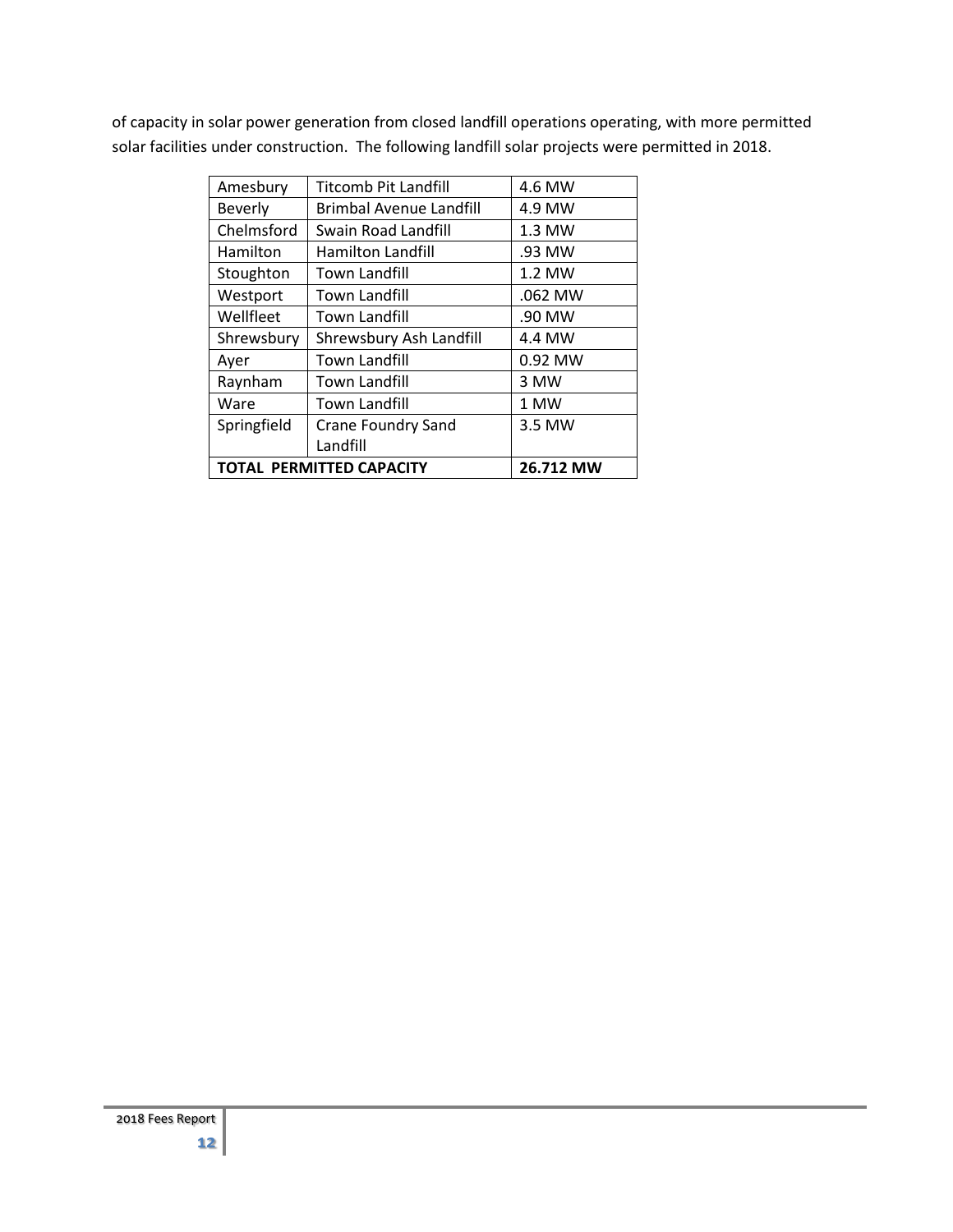# **III. By the Numbers: MassDEP Permitting, Compliance and Enforcement in FY 2018\***

|                                  | <b>FY 2017</b> | <b>FY 2018</b>  |
|----------------------------------|----------------|-----------------|
|                                  |                |                 |
| Applications received            | 2,262          | 2,149           |
| Total revenue                    | \$1.35 million | $$1.40$ million |
| Final determinations issued      | 2,151          | 2,024           |
| Refunds for missed timelines     | 5              | 1               |
| Dollar value of timeline refunds | \$3,615        | \$860           |

### *PIMS* **and** *Accela* **Timely Action Permit Application Fees and Activity\*\***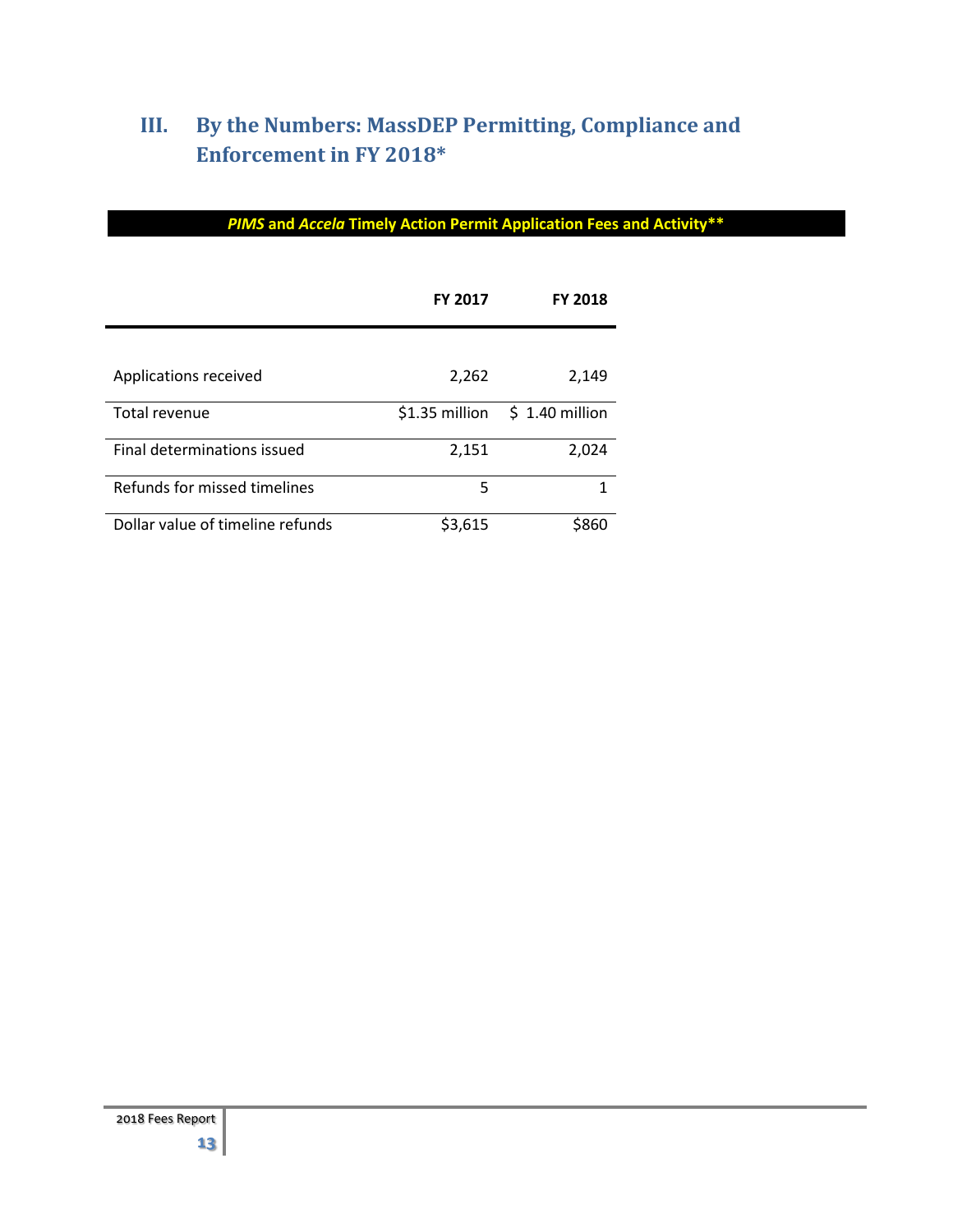### *PIMS* **and** *Accela* **Timely Action Permit Application Final Determinations\*\*\***

|                                | <b>Applications</b><br>Completed | <b>Approved</b> | <b>Denied</b>  | Withdrawn      |
|--------------------------------|----------------------------------|-----------------|----------------|----------------|
|                                |                                  |                 |                |                |
| Air Quality                    | 119                              | 93              | $\overline{2}$ | 24             |
| Waste Site Cleanup             | 0                                | 0               | $\mathbf 0$    | $\mathbf 0$    |
| Hazardous Waste                | 136                              | 134             | $\mathbf 0$    | $\overline{2}$ |
| Lab Certifications             | 29                               | 28              | $\mathbf 0$    | $\mathbf{1}$   |
| Solid Waste                    | 193                              | 182             | $\mathbf 0$    | 11             |
| <b>Watershed Management</b>    | 405                              | 397             | $\mathbf 0$    | 8              |
| <b>Water Pollution Control</b> | 184                              | 164             | $\mathbf 0$    | 20             |
| <b>Water Supply</b>            | 557                              | 542             | $\mathbf{1}$   | 14             |
| Wetlands & Waterways           | 401                              | 666             | $\mathbf 0$    | 37             |
| <b>Total - All Programs</b>    | 2,024                            | 1,904           | 3              | 117            |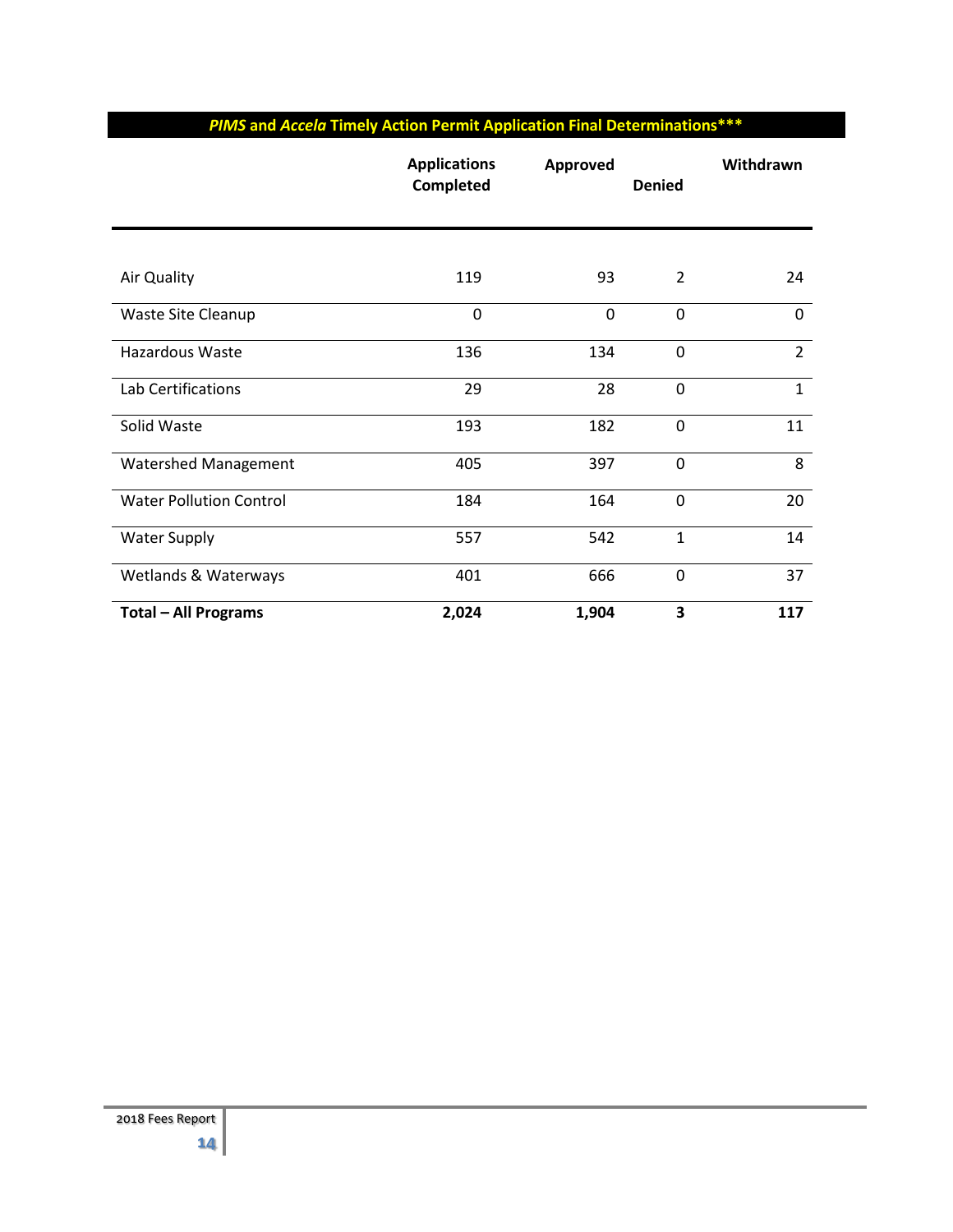#### **Timely Action Fees Collected Under 310 CMR 4.00**

|                                            | <b>FY 2017</b> | <b>FY 2018</b> |
|--------------------------------------------|----------------|----------------|
|                                            |                |                |
| <b>Annual Compliance Fees</b>              | \$11.1 million | \$10.7 million |
| Chapter 21E Annual Compliance Fees         | \$3.6 million  | \$3.8 million  |
| All Permit Application Fees                | \$3.0 million  | \$3.3 million  |
| <b>Wetlands Notices of Intent</b>          | \$1.6 million  | \$1.6 million  |
| <b>Total Timely Action Fees Collected:</b> | \$19.3 million | \$19.4 million |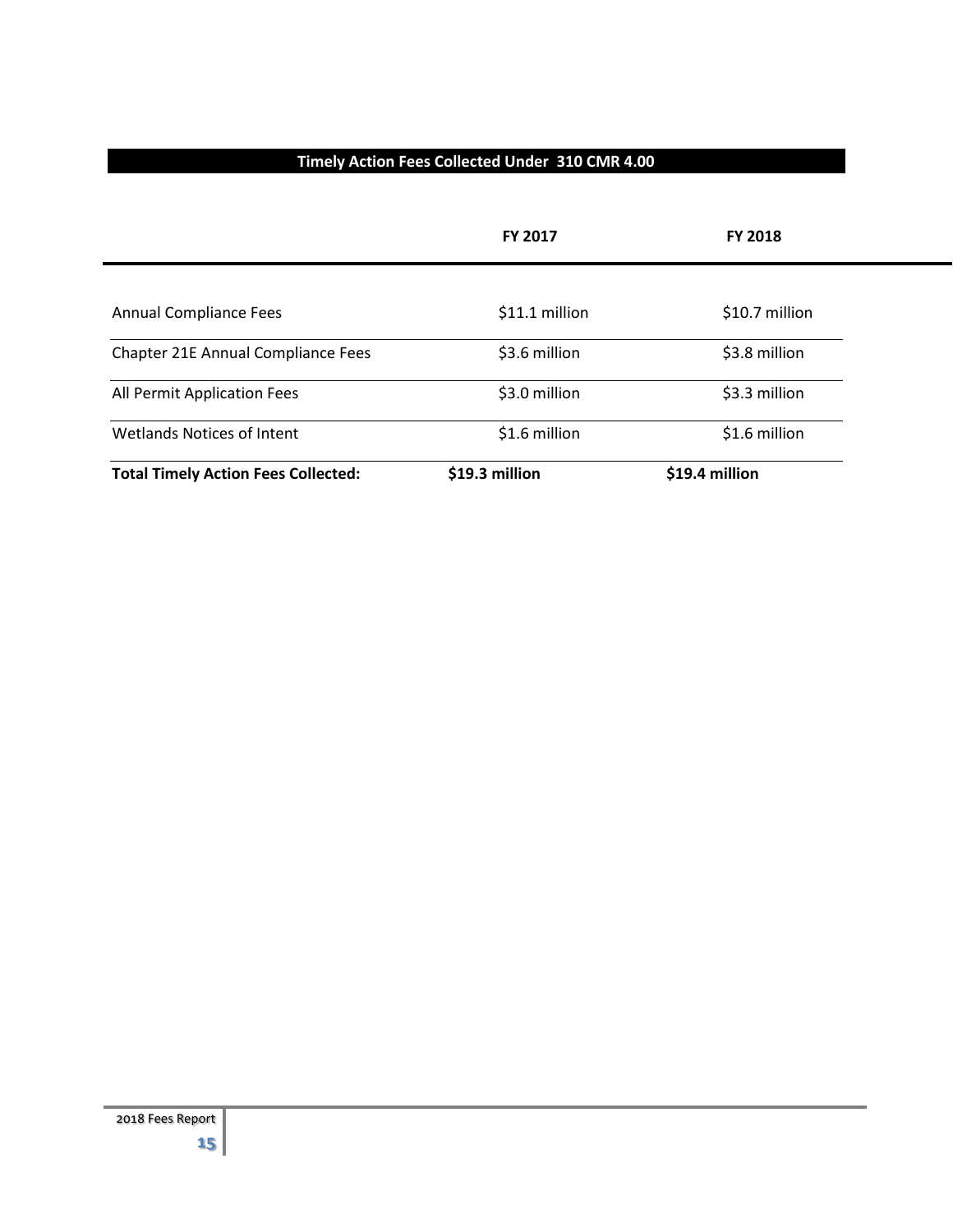#### **Special Projects Permitting and Oversight Fund**

For certain permit applications that need specialized attention or action due to project size, complexity, or technical difficulty, or where proposed projects serve significant public interests and offer opportunities to restore, protect, conserve, or enhance natural resources, an alternative timeline and fee structure may be required. Pursuant to Section 40 of Chapter 149 of the Acts of 2004, revenue derived from these projects is deposited into the Special Projects Permitting and Oversight Fund. During Fiscal Year 2018, the following active projects met these criteria:

*FY 18* 

| <b>Project Name</b>                                 | <b>Total FY18</b><br><b>Costs Incurred</b> | <b>Total Project</b><br><b>Costs Incurred</b> | <b>Receipts to</b><br>Date 8-10-18 | Permit<br>Code | <b>Permit</b><br><b>Volume</b> |
|-----------------------------------------------------|--------------------------------------------|-----------------------------------------------|------------------------------------|----------------|--------------------------------|
| <b>TOTAL</b>                                        | \$2,022,563.19                             | \$12,766,526                                  | \$18,893,039                       |                | 2                              |
| Bondi's Island Landfill in West Springfield/Agawam  | \$7,197.15                                 | \$47,623                                      | \$40,600.00                        | SW10           | $\mathbf{1}$                   |
| Zecco Inc                                           | \$1,883.48                                 | \$48,240                                      | \$48,021.70                        |                |                                |
| Clean Energy Results Program                        | \$1,950,698.61                             | \$12,538,314                                  | \$14,660,282.00                    |                |                                |
| Drinking Water & Waste Water                        | \$13,380.00                                | \$13,380                                      | \$4,000,000.00                     |                |                                |
| Tradebe Stoughton HW Lic                            | \$13,540.49                                | \$30,066                                      | \$47,013.75                        |                |                                |
| Murphy's Waste Oil HW Lic                           | \$2,340.85                                 | \$28,033                                      | \$28,200.00                        |                |                                |
| Saftey Kleen Systems Inc Salisbury                  | \$426.12                                   | \$10,855                                      | \$13,288.00                        |                |                                |
| <b>GE Pittsfield HW Lic Renewal</b>                 | \$710.20                                   | \$9,353                                       | \$9,353.06                         |                |                                |
| Education First Ch91 Non Water Dependent<br>Project | \$7,720.03                                 | \$15,996                                      | \$8,135.35                         |                |                                |
| Cronin Holdings LP Ch 91 Non Water Dependent        | \$20,476.48                                | \$20,476                                      | \$23,144.66                        |                |                                |
| Halifax Mobil Home GWDP                             | \$4,189.78                                 | \$4,190                                       | \$15,000.00                        | <b>WP79</b>    | 1                              |